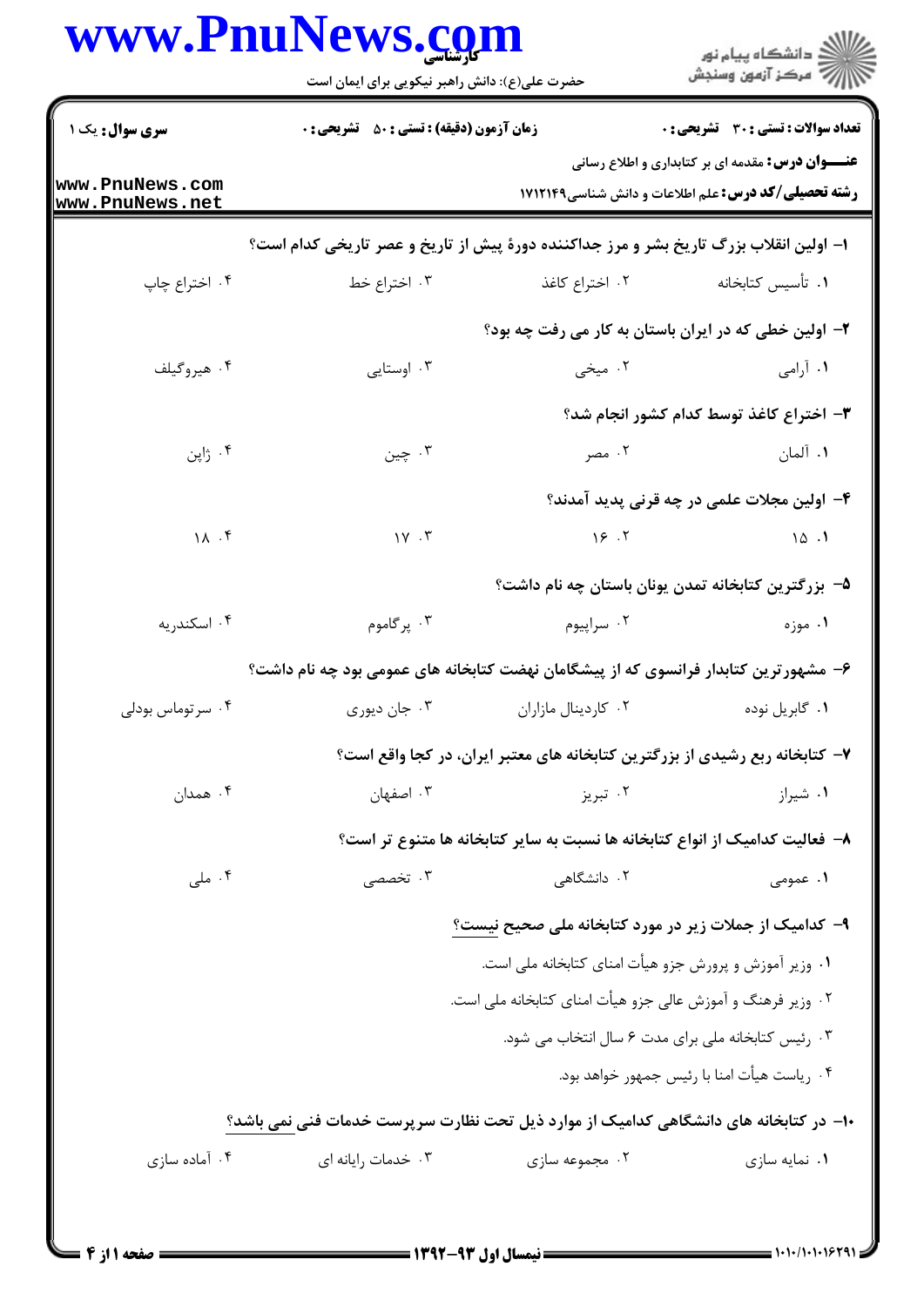## www.PnuNews.com

|                        | www.PnuNews.com<br>حضرت علی(ع): دانش راهبر نیکویی برای ایمان است                                                     |                                                                            | د<br>د انشڪاه پيام نور<br>7 مرڪز آزمون وسنڊش            |
|------------------------|----------------------------------------------------------------------------------------------------------------------|----------------------------------------------------------------------------|---------------------------------------------------------|
| <b>سری سوال :</b> ۱ یک | <b>زمان آزمون (دقیقه) : تستی : 50 ٪ تشریحی : 0</b>                                                                   |                                                                            | تعداد سوالات : تستي : 30 ٪ تشريحي : 0                   |
| www.PnuNews.com        |                                                                                                                      |                                                                            | <b>عنـــوان درس:</b> مقدمه ای بر کتابداری و اطلاع رسانی |
| www.PnuNews.net        |                                                                                                                      | <b>رشته تحصیلی/کد درس:</b> علم اطلاعات و دانش شناسی1۷۱۲۱۴۹                 |                                                         |
|                        |                                                                                                                      | 11– کدامیک از اهداف کتابخانه های عمومی نمی باشد؟                           |                                                         |
|                        |                                                                                                                      | ۰۱ کمک به فرایندهای خودآموزی، سوادآموزی، کسب سواد اطلاعاتی                 |                                                         |
|                        |                                                                                                                      |                                                                            | ۰۲ کمک به شناخت و درک هنر                               |
|                        |                                                                                                                      | ۰۳ بالا بردن توانایی های افراد جامعه برای انجام دادن امور روزمره و حرفه ای |                                                         |
|                        |                                                                                                                      | ۰۴ کمک به برنامه های آموزشی در کلیه رشته های تحصیلی                        |                                                         |
|                        |                                                                                                                      | <b>۱۲</b> - قلمرو Org برای کدامیک از موارد ذیل به کار می رود؟              |                                                         |
|                        | ۰۲ سازمان های دولتی                                                                                                  | ۰۱ استفاده های عام و سازمان های غیرانتفاعی                                 |                                                         |
|                        | ۰۴ مؤسسات بازرگانی                                                                                                   |                                                                            | ۰۳ مراکز آموزشی                                         |
|                        | ۱۳- هر فایلی بر روی اینترنت دارای یک ادرس است که اصطلاحا  نامیده می شود.                                             |                                                                            |                                                         |
| HTML . ۴               | $TCP/IP \cdot \tau$                                                                                                  | IP.7                                                                       | URL .                                                   |
|                        | ۱۴- زبان عمومی وب که کاربر را قادر می کند صفحاتی را که انواع اطلاعات را شامل می شود ببیند، چه نام دارد؟              |                                                                            |                                                         |
| HTTP . ۴               | Active $X \cdot r$                                                                                                   | HTML .٢                                                                    | Java .                                                  |
|                        | 1۵– کدام یک اساسی ترین تفاوت مو تورهای راهنما با موتورهای جستجو قلمداد می شود؟                                       |                                                                            |                                                         |
|                        |                                                                                                                      | ۰۱ در برداشتن منابع کمتر در مقایسه با موتورهای جستجو                       |                                                         |
|                        |                                                                                                                      | ۰۲ به کار گیری عنصر انسانی برای جمع اوری و ذخیره اطلاعات                   |                                                         |
|                        |                                                                                                                      |                                                                            | ۰۳ ذهنی بودن رتبه بندی و تفسیر منابع                    |
|                        |                                                                                                                      |                                                                            |                                                         |
|                        |                                                                                                                      |                                                                            | ۰۴ سازماندهی سلسله مراتبی اختیاری                       |
|                        | ۱۶- کدام یک از فناوریهای رایانه ای زیر برای انتقال پیغامهای شفاهی در محیط وب مناسب تر می باشند؟                      |                                                                            |                                                         |
| ۰۴ وب سایت             | ۰۳ پادکست                                                                                                            | ۲. وبلاگ                                                                   | ۰۱ پروتکل                                               |
|                        |                                                                                                                      |                                                                            |                                                         |
|                        | ۱۷– تعریف(( کمک به کاربران نهایی برای بازیابی منابعی که مناسب نیاز کاربران باشد)) اشاره به کدام یک از خدمات کتابخانه |                                                                            | ای دارد؟                                                |
| ۰۴ تفسیر               | ۰۳ اشاعه                                                                                                             | ۰۲ ذخیره                                                                   | ٠١ شناسايى                                              |
|                        | ۱۸– قدیمی ترین کتابخانه دانشگاهی ایران متعلق به کدامیک از دانشکده های دانشگاه تهران است؟                             |                                                                            |                                                         |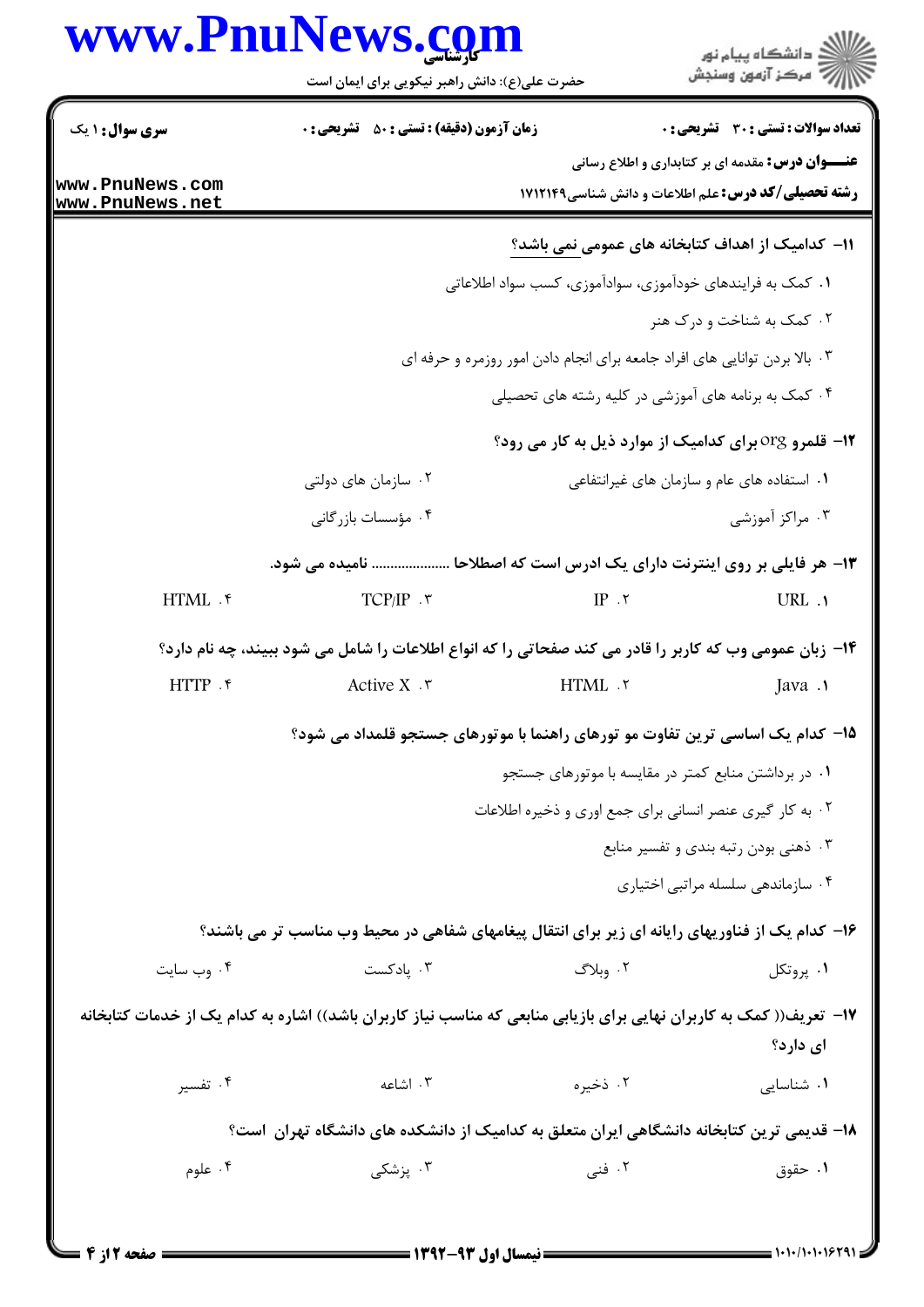|                                    | www.PnuNews.com<br>حضرت علی(ع): دانش راهبر نیکویی برای ایمان است                               |                                                                              | ِ<br>∭ دانشڪاه پيام نور<br>∭ مرڪز آزمون وسنڊش                                                                          |
|------------------------------------|------------------------------------------------------------------------------------------------|------------------------------------------------------------------------------|------------------------------------------------------------------------------------------------------------------------|
| <b>سری سوال : ۱ یک</b>             | زمان آزمون (دقیقه) : تستی : 50 ٪ تشریحی : 0                                                    |                                                                              | تعداد سوالات : تستي : 30 ٪ تشريحي : 0                                                                                  |
| www.PnuNews.com<br>www.PnuNews.net |                                                                                                |                                                                              | <b>عنــــوان درس:</b> مقدمه ای بر کتابداری و اطلاع رسانی<br><b>رشته تحصیلی/کد درس:</b> علم اطلاعات و دانش شناسی1۷۱۲۱۴۹ |
|                                    | ۱۹- کدام نوع از کتابخانه ها را با نام های "مرکز رسانه ها" و "آزمایشگاه یادگیری" نیز می خوانند؟ |                                                                              |                                                                                                                        |
| ۰۴ عمومی                           | ۰۳ دانشگاهی                                                                                    | ۰۲ آموزشگاهی                                                                 | ۱. تخصصی                                                                                                               |
|                                    | ۲۰- وب سایتی که گستره وسیعی از خدمات اینترنتی را در یک صفحه ارائه میدهد چه نام دارد؟           |                                                                              |                                                                                                                        |
| ۰۴ پست الکترونیک                   | ۰۳ دایرکتوری                                                                                   | ۰۲ پورتال                                                                    | ۰۱ موتور جستجو                                                                                                         |
|                                    |                                                                                                | ۲۱- سوالات مرجع فوری یا مرجع آماده جزو کدام دسته از پرسش های مرجع هستند؟     |                                                                                                                        |
| ۰۴ مولف/ عنوان                     | ۰۳ پژوهشی                                                                                      | ۰۲ مواد يابي                                                                 | ٠١ واقعيت يابي                                                                                                         |
|                                    | ۲۲- رایج ترین اصطلاح برای ارائه خدمات مرجع در وب سایت های کتابخانه ای چیست؟                    |                                                                              |                                                                                                                        |
|                                    | ۰۲ از کتابخانه بپرسید                                                                          |                                                                              | ۰۱ سوال کنید                                                                                                           |
|                                    | ۰۴ با کتابخانه تماس بگیرید                                                                     |                                                                              | ۰۳ از کتابدار بپرس                                                                                                     |
|                                    |                                                                                                | ۲۳– کدام نوع ارائه خدمات مرجع در وب پیش از بقیه اشکال رایج شد؟               |                                                                                                                        |
|                                    | ۰۲ سایت کتابخانه عمومی اینترنت                                                                 |                                                                              | ۰۱ خدمات مرجع تعاوني                                                                                                   |
|                                    | ۰۴ پست الکترونیک                                                                               |                                                                              | ۰۳ پروژه میز مرجع مجازی                                                                                                |
|                                    |                                                                                                | ۲۴- سازماندهی کدام نوع از منابع زیر بر اساس رده می باشد؟                     |                                                                                                                        |
| ۰۴ اطلس                            | ۰۳ کتابشناسی                                                                                   | ۰۲ واژه نامه                                                                 | ٠١. دايره المعارف                                                                                                      |
|                                    |                                                                                                |                                                                              | ۲۵- نام دیگر برگه سرشناسه چیست؟                                                                                        |
| ۰۴ برگه موضوع                      | ۰۳ برگه مولف                                                                                   | ۰۲ برگه عنوان                                                                | ۱. رف برگه                                                                                                             |
|                                    |                                                                                                | ۲۶– ابتدایی ترین مرحله در سیر تکامل تاریخی خط کدام است؟                      |                                                                                                                        |
| ۰۴ آوا نگاري                       | ۰۳ تصویر نگاری                                                                                 | ۰۲ هجانگاری                                                                  | ۰۱ اندیشه نگاری                                                                                                        |
|                                    |                                                                                                | ۲۷- اولین روزنامه ای که در ایران به چاپ رسید چه نام داشت؟                    |                                                                                                                        |
| ۰۴ مدرس فارسی                      | ۰۳ وقايع اتفاقيه                                                                               | ۰۲ کاغذ اخبار                                                                | ١. فلاحت مظفري                                                                                                         |
|                                    |                                                                                                | ۲۸- بزرگترین و مهمترین کتابخانه دوره رنسانس چه نام داشت؟                     |                                                                                                                        |
| ۰۴ سراپيوم                         | ۰۳ بودلیان                                                                                     | ۰۲ واتیکان                                                                   | ۱. پرگاموم                                                                                                             |
|                                    |                                                                                                | ۲۹- اولین نشریه تخصصی کتابداری با نام " مجله کتابداری" توسط چه کسی منتشر شد؟ |                                                                                                                        |
| ۰۴ پانیتسی                         | ۰۳ رانگاناتان                                                                                  | ۰۲ چارلز امی کاتر                                                            | ٠١ ملويل ديويي                                                                                                         |
|                                    |                                                                                                |                                                                              |                                                                                                                        |